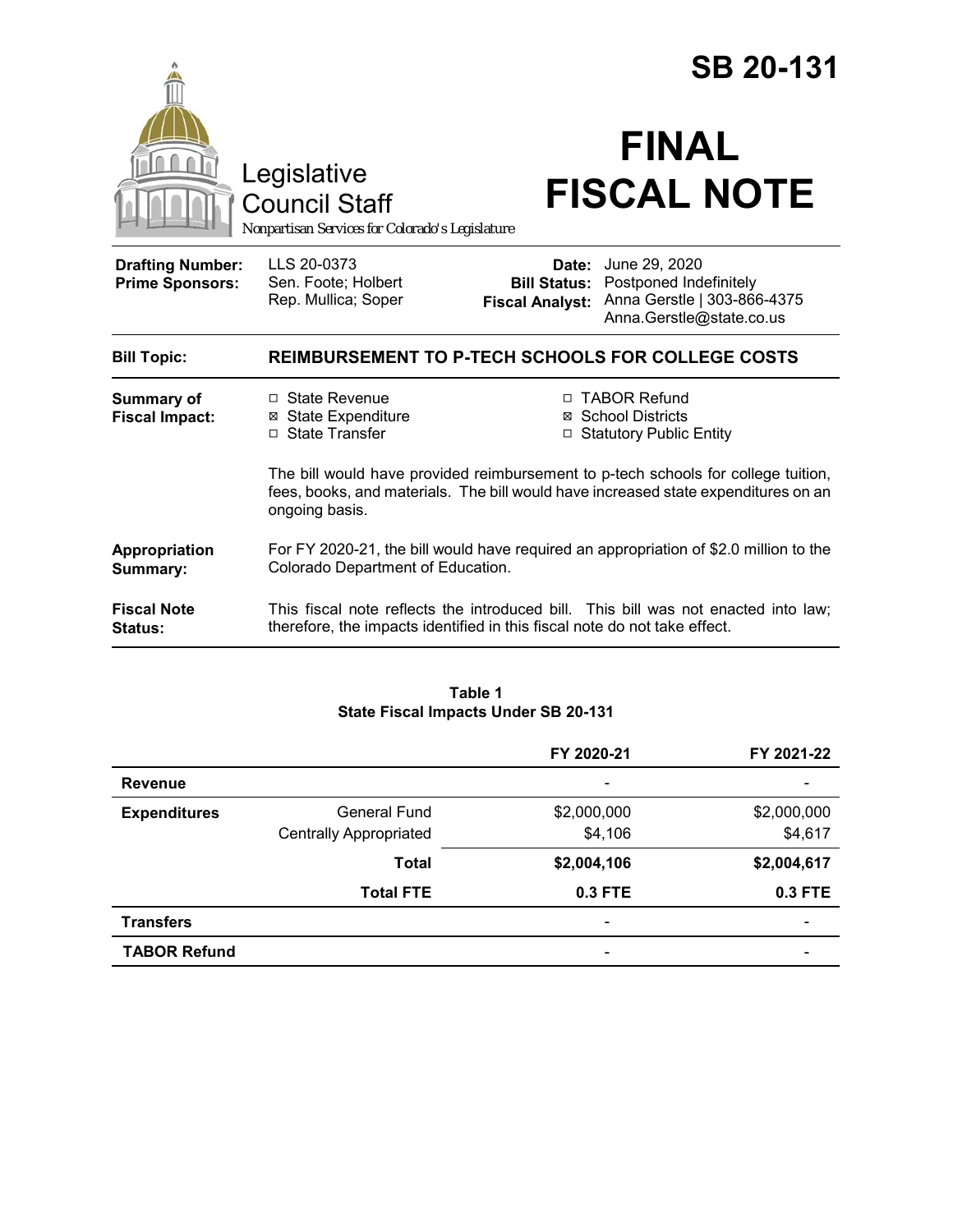June 29, 2020

## **Summary of Legislation**

Beginning in FY 2020-21, a local education provider (LEP) that operates a Pathways in Technology Early College High School (p-tech) may apply to the Colorado Department of Education (CDE) for reimbursement of the amount the LEP pays for tuition, fees, and materials for college courses successfully completed by students. The reimbursement amount is the average of the in-state tuition cost per credit hour at local district colleges or in the community college system, whichever provided the course. The State Board of Education must promulgate rules to implement the reimbursements.

Beginning in FY 2020-21, the bill requires the General Assembly to appropriate at least \$2.0 million for reimbursements. If that amount is insufficient to cover reimbursement requests, CDE may submit a supplemental budget request for the remaining amount. If the supplemental request is not approved, CDE must reduce the reimbursement amounts

As part of the budget process for FY 2021-22, CDE must submit to the Joint Budget Committee an estimate of expected reimbursement amounts for FY 2020-21 and FY 2021-22. For the FY 2022-23 budget year, CDE must submit the actual amount reimbursed and an estimate of reimbursements for the current and subsequent years.

# **Background**

A p-tech school is a public school that is created through a partnership between a school district, community college, and high growth industry employers. Schools serve students in grades 9 through 14, and are designed to prepare students for careers in science, technology, engineering, and math. A p-tech school enables students to graduate simultaneously with both a high school diploma and an associate degree. There are currently 7 p-tech schools serving 507 students in Colorado.

## **State Expenditures**

The bill increases state General Fund expenditures in CDE by \$2.0 million per year, beginning in FY 2020-21. Expenditures are listed in Table 2 and discussed below.

|                                    | FY 2020-21  | FY 2021-22  |
|------------------------------------|-------------|-------------|
| <b>Department of Education</b>     |             |             |
| <b>Personal Services</b>           | \$16,974    | \$22,630    |
| Amount Available for Reimbursement | \$1,983,026 | \$1,977,370 |
| Centrally Appropriated Costs*      | \$4,106     | \$4,617     |
| <b>Total Cost</b>                  | \$2,004,106 | \$2,004,617 |
| <b>Total FTE</b>                   | 0.3 FTE     | 0.3 FTE     |

#### **Table 2 Expenditures Under SB 20-131**

 *\* Centrally appropriated costs are not included in the bill's appropriation.*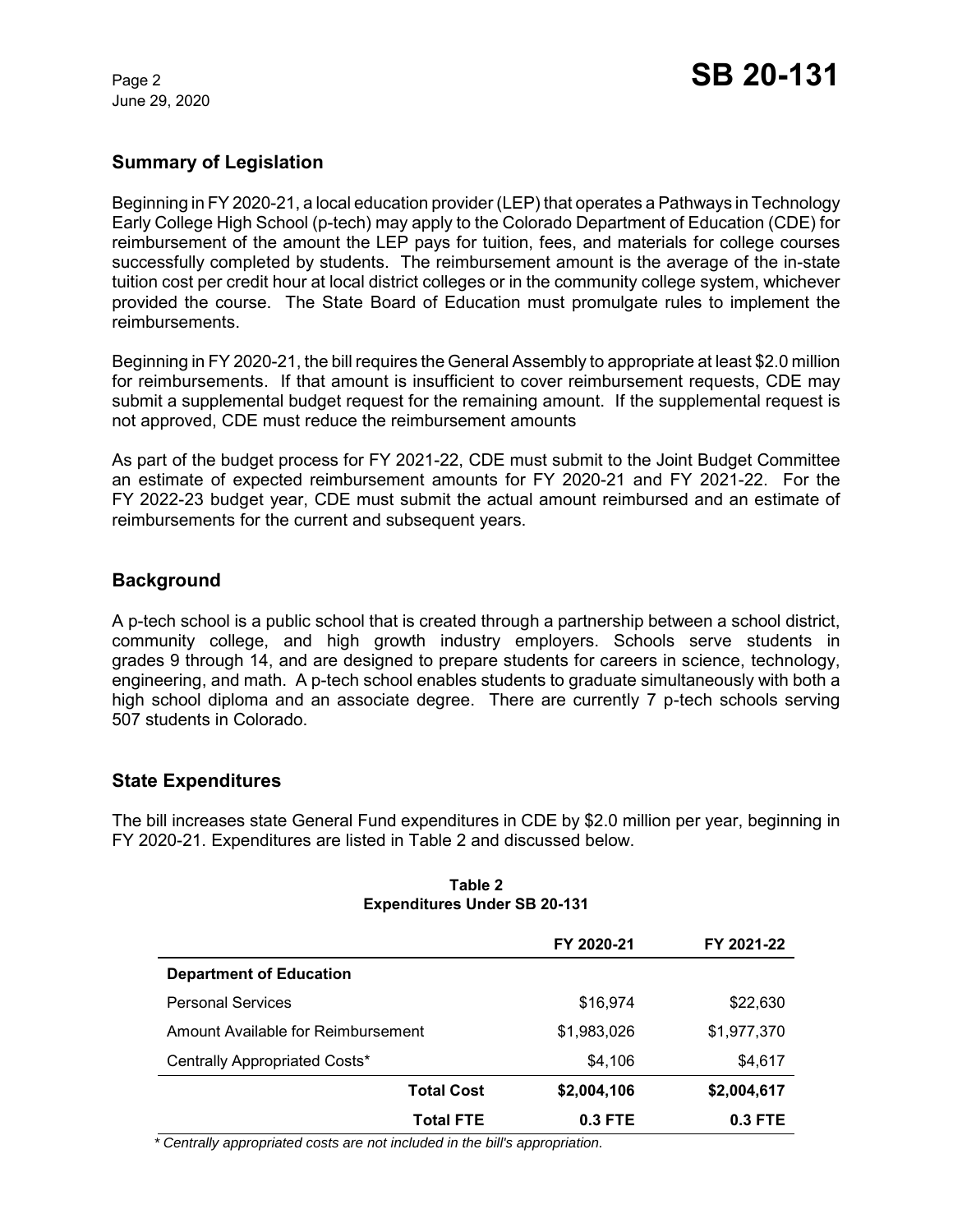June 29, 2020

**CDE.** CDE requires 0.3 FTE to administer reimbursements, split between the Grants Fiscal Division and Office of Postsecondary Workforce Readiness. The Grants Fiscal division processes payments and tracks reimbursement amounts, and the workforce readiness office will develop data collection processes, provide assistance to and work with LEPs on data submission, and compile data for the Joint Budget Committee, including possible supplemental requests. The fiscal note assumes that one reimbursement per year will be required, and that administrative costs will come out of the amount appropriated for the program. Personal costs are prorated for the General Fund paydate shift and a September start date.

**Reimbursement.** After administrative expenses, about \$1.98 million will be available each year for reimbursement to p-tech schools. The cost of tuition, fees, books, and materials incurred by p-tech schools is not known; actual reimbursements to p-tech schools will be determined by CDE. For informational purposes, the resident cost per credit hour was about \$149 for community college courses and \$72 for local district colleges in FY 2018-19.

**Centrally appropriated costs.** Pursuant to a Joint Budget Committee policy, certain costs associated with this bill are addressed through the annual budget process and centrally appropriated in the Long Bill or supplemental appropriations bills, rather than in this bill. These costs, which include employee insurance and supplemental employee retirement payments, are estimated to be \$4,106 in FY 2020-21 and \$4,617 in FY 2021-22.

## **School District**

The bill increases revenue to school districts that operate a p-tech school and apply for reimbursement beginning in FY 2020-21. Districts operating a p-tech school include Canon City, Adams 12, St. Vrain, Falcon, Douglas County, and Mesa Valley. Reimbursement will depend on the costs incurred for courses that students successfully complete.

### **Technical Note**

The bill allows LEPs to apply for reimbursement at the end of the each semester, and states that State Board of Education rules must allow LEPs to apply at the end of the school year. The fiscal note assumes that CDE will reimburse LEPs once per year.

### **Effective Date**

The bill was postponed indefinitely by the Senate Appropriations Committee on June 13, 2020.

### **State Appropriations**

For FY 2020-21, the bill requires a General Fund appropriation of \$2,000,000 to the Colorado Department of Education, and 0.3 FTE.